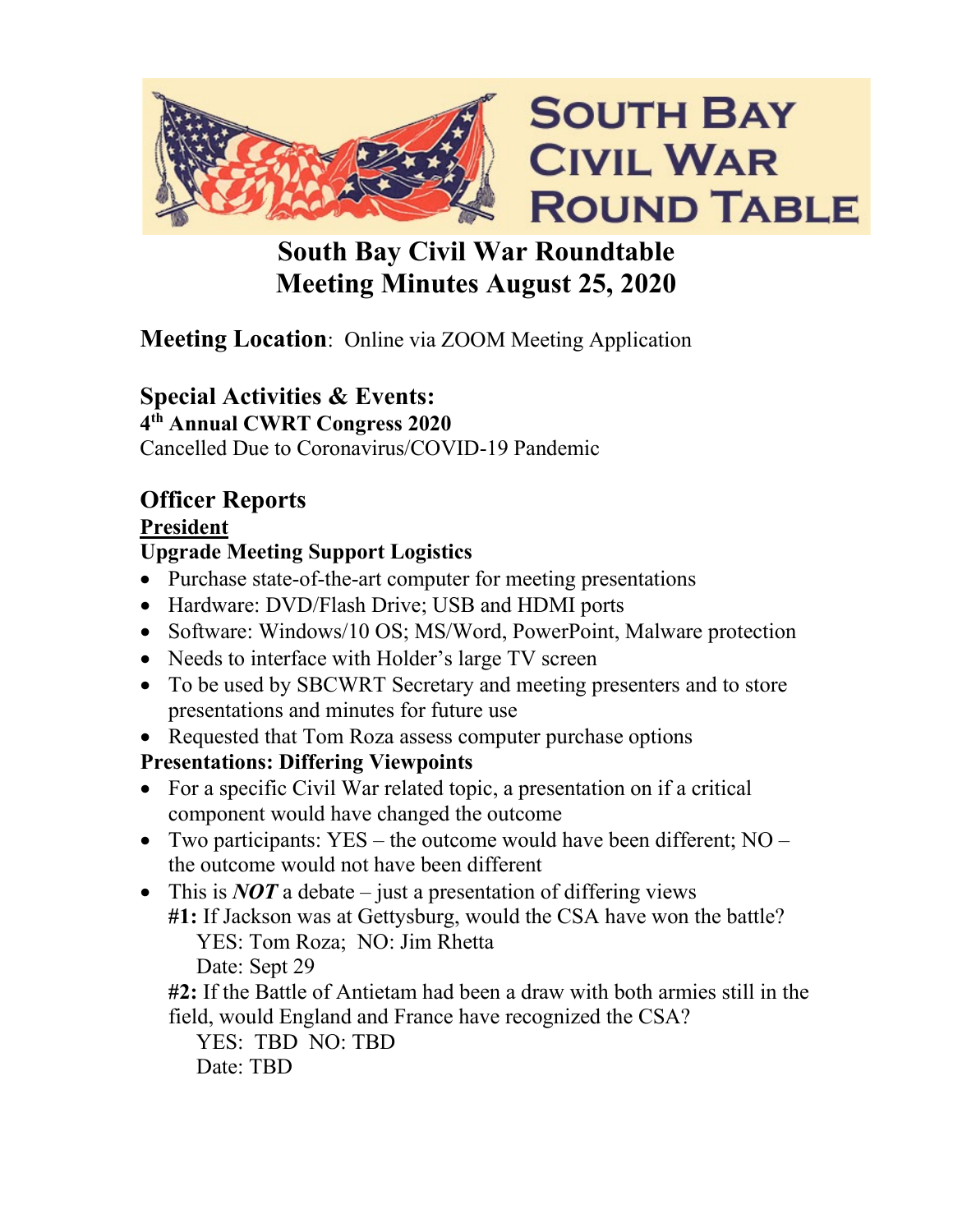**#3:** If Lee had dissolved his Army to link up with other Confederate forces, and not surrendered, would the war have continued in a long partisan warfare struggle?

YES: TBD; NO: Tom McMahon

Date: TBD

**#4:** If the newly formed Confederate government had chosen to immediately export as much cotton as possible, instead of withholding it from European markets, could the Confederacy have prevailed?

YES: TBD; NO: TBD

Date: TBD

**#5:** Some believe that the South had he better military leaders. Do you agree or disagree, and why?

YES: TBD; NO: TBD

Date: TBD

**#6:** If Lee had been killed by a sniper when scouting Union positions prior to the 2nd Battle of Bull Run, would that have been a positive or negative for the Confederacy

YES: TBD; NO: TBD Date: TBD

#### **Civil War in the News**

- Hardtack Oldest Cracker Ever Eaten
	- Taste test of original Civil War Hardtack performed
	- Was very difficult to eat: soaked in water or mixed with coffee

#### **Vice President**

- New documentary called Apocalypse '45, about the end of the Pacific War
- Filmmakers reportedly accessed 700 reels of color footage from the National Archives not previously available for public viewing
- To be aired on Discovery Channel; currently available for "virtual" screening online through selected movie house websites
- Also available on website of the Balboa Theatre in San Francisco at https://www.cinemasf.com/balboa

#### **Treasurer**

• Bank Account: Approximately \$3,267 Credits Debits  $N/A$   $N/A$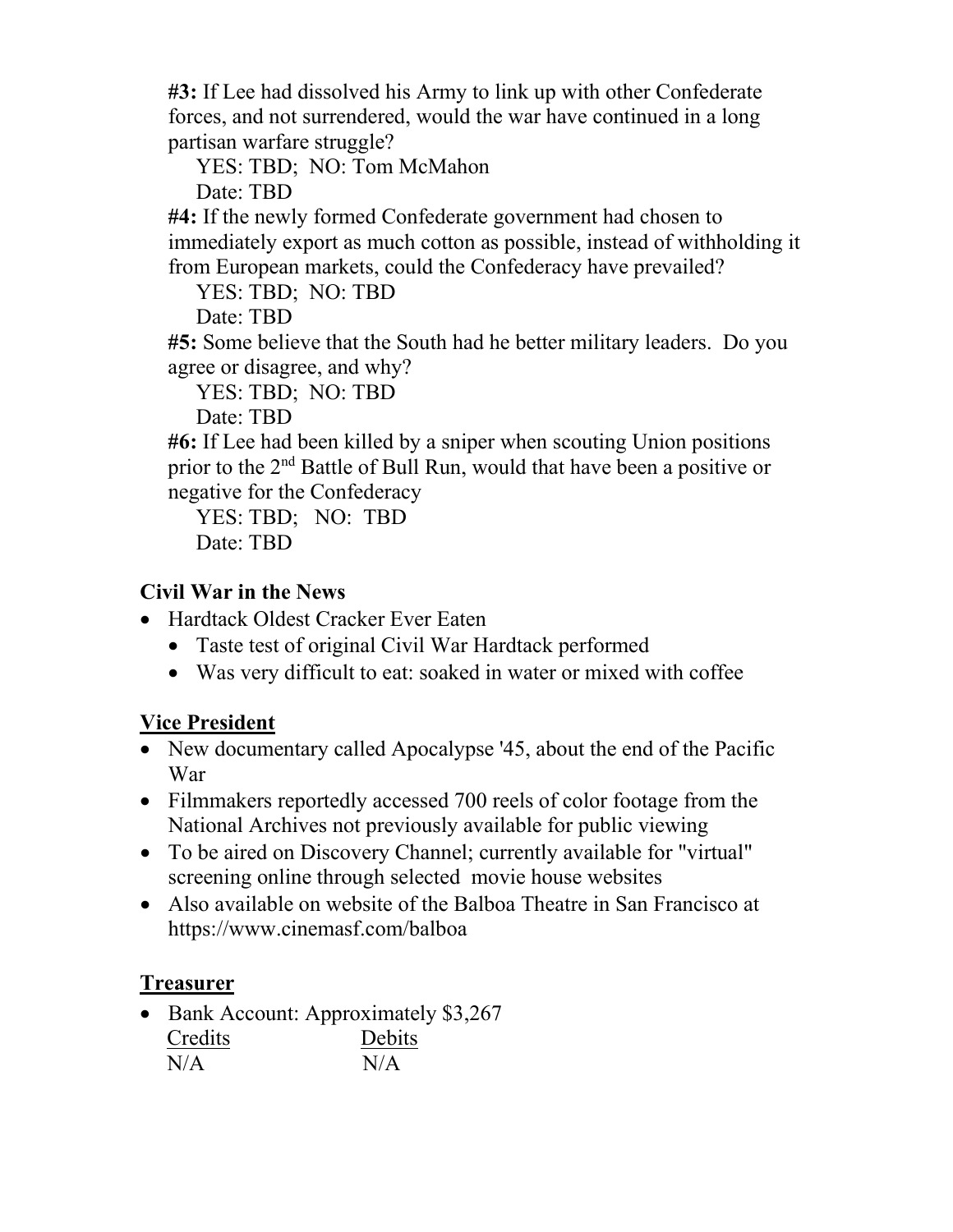#### **Secretary**

- Distributed July meeting minutes
- Civil War Quiz: What Do You Know The American Civil War in the Movies? by Mark Costin
- Book Raffle: N/A
- Meeting Attendance: Total: 8

#### **Preservation**

No Report

#### **Historian**

Vacant

#### **This Day in the Civil War: August 25th (By Abby Eller)**

**1861**: Skirmishing near Piggot's Mill Virginia and Fort Craig New Mexico Territory. President Lincoln informed Governor Beriah Magoffin of Kentucky that Union forces will not be removed from Kentucky, even though Kentucky wishes to remain neutral.

**1862**: CSS Alabama is now commissioned to begin 2 year career of raiding US merchant vessels. Skirmishing at Red Bud Creek Kentucky, Fort Donelson Tennessee, and Bolivar Mississippi. Secretary of War Edwin Stanton authorizes receiving into the service of the US Army 5 thousand Negro soldiers to be trained for guard duty.

**1863**: In the aftermath of guerilla warfare in Kansas and Missouri, an estimated 20 thousand people lost their homes and crops around Kansas City. On Morris Island South Carolina, Federal troops fail to capture Confederate rifle pits in front of Battery Wagner

**1864**: In Georgia, Sherman begins his final movement to completely cut off Atlanta. In Virginia, at the Battle of Reams' Station, Confederate General AP Hill's Confederate corps defeats Federal General Hancock's corps in a surprise attack. However, this Confederate victory does not interrupt the steady envelopment of Union siege lines around Petersburg.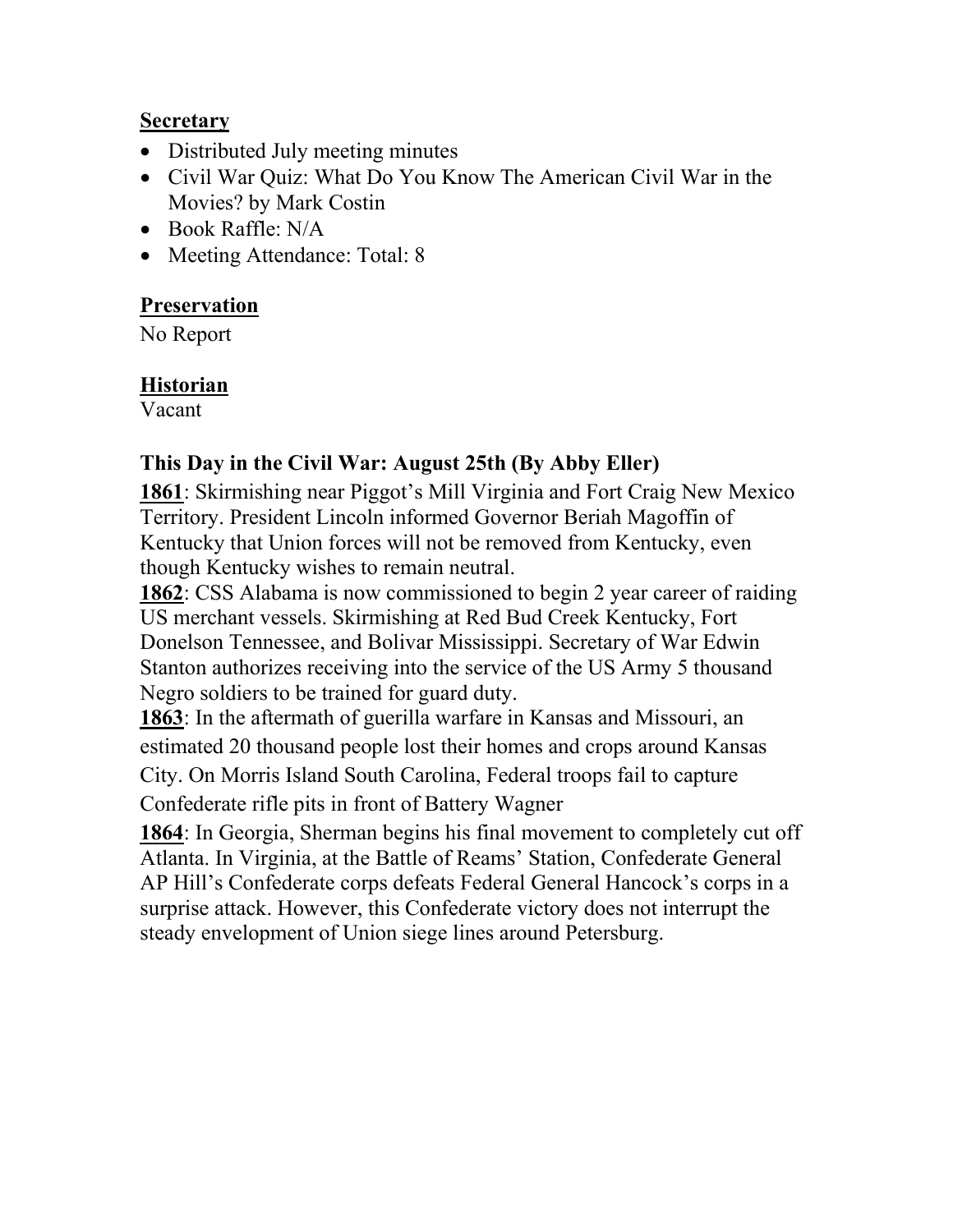#### **Person of the Month: Hannibal Hamlin (By Abby Eller) Introduction**

- Born in 1809, an attorney-politician and native of Maine, had a public service career that spanned 50 years.
- Admitted to the bar in 1833, practiced law in Maine. Initially a Democrat, was elected to the state House of Representatives in 1835, then appointed by the governor of Maine to the state military staff.
- The Aroostook War1838-1839 was an armed confrontation between the US and Britain over the northern boundary of Maine, and the southern boundary of New Brunswick in Canada
- There were no casualties except for two Canadian militiamen who were attacked by black bears
- The Webster-Ashburton Treaty signed in 1842 established new boundary midway between the former boundaries of Maine and New Brunswick which lasts to this day
- Hamlin helped negotiate an end to the Aroostook War in Maine.
- The Aroostook War was last armed confrontation between the US and Britain. US government now assumed final control over the use of state militia forces. No more could states decide to use militias on their own.
- In the 1840's, Hamlin represented Maine in the US House of Representatives, then in the US Senate
- Was antislavery, supporting the Wilmot Proviso, and opposing the Compromise of 1850 and the Kansas-Nebraska Act
- In 1856, joined the Republican Party. In the election campaign of 1860, he was chosen not only to geographically balance the Republican ticket, but to also persuade antislavery Democrats to vote Republican.

#### **Civil War**

- Hamlin was not personally close to Lincoln. However, as presiding officer of the US Senate, he supported the Lincoln administration's legislative programs.
- Was appointed by President Johnson to be Collector of the Port of Boston. Shortly thereafter, Hamlin resigned in protest over Johnson's harsh Reconstruction policies meant to punish the South.
- In 1869, Hamlin was again elected to the US Senate, where he served two more terms. His last office was as Ambassador to Spain, before he retired to live in Bangor Maine, where he died in 1891.

#### **Other Topics**

None